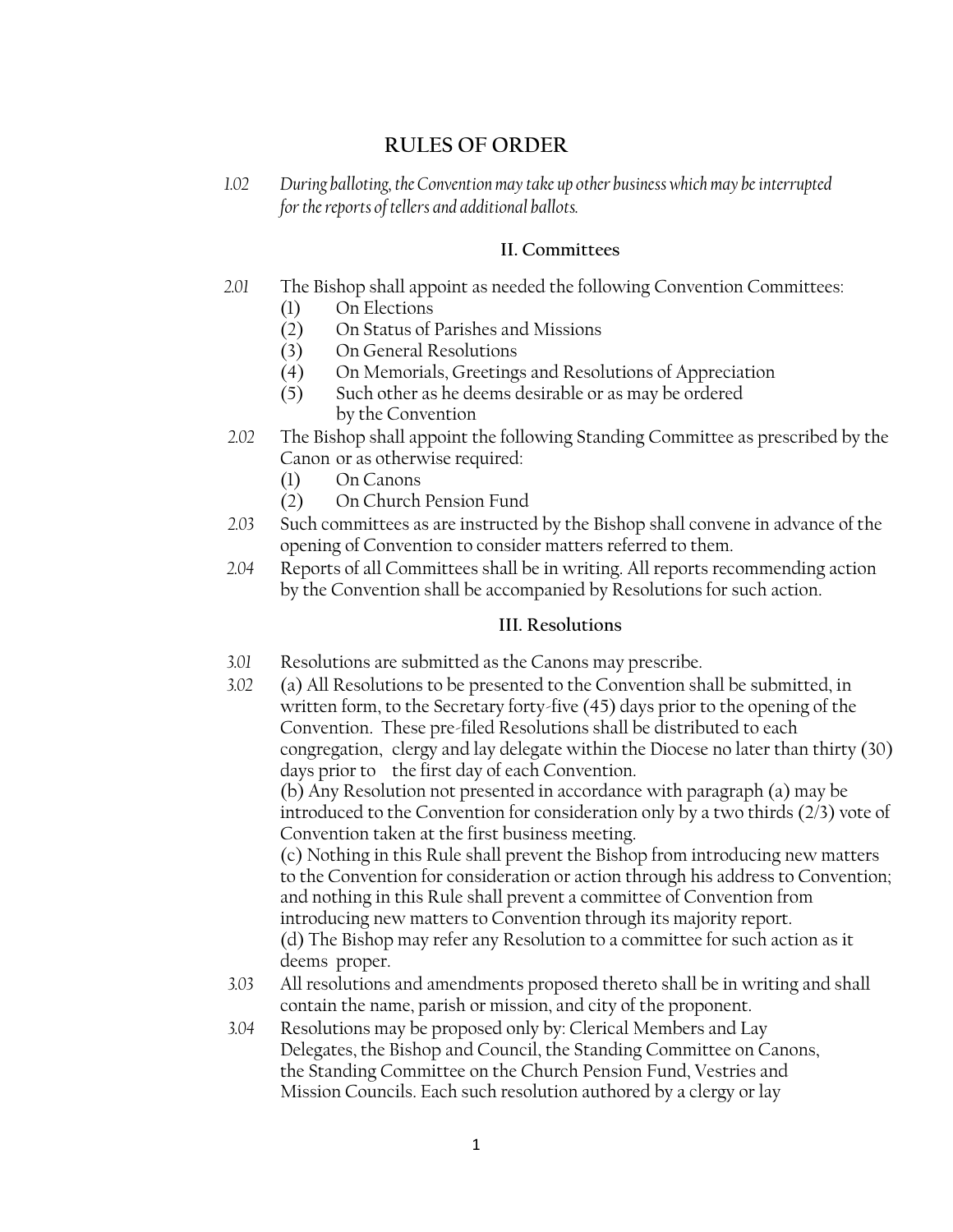delegate shall be endorsed by not less than two other clergy or lay delegates, all of whom are from different congregations.

- *3.05* The Bishop shall refer all resolutions to appropriate Convention Committees for consideration, recommendation and report to the Convention, provided, however, upon a vote of two-thirds of the Delegates present a resolution may be considered immediately.
- *3.06* Where two or more resolutions deal basically with the same subject, they shall be referred to the same Convention Committee. The Committee shall make every effort to consolidate them or otherwise assure their compatibility and should also make every effort to obtain the concurrence of the proponents concerned.
- *3.07* Each Convention Committee to which a resolution has been referred, after providing for a public hearing thereon, shall consider the form and substance of the resolution and in making its report shall recommend (a) for adoption, (b) for adoption with amendment, (c) for adoption of a substitute drafted by the Committee, (d) for rejection, with or without reasons, in which case the question shall be on the adoption of the resolution notwithstanding the recommendation of the Committee for rejection, (e) without recommendation, or (f) for discharge from further consideration because the subject matter had been included in another resolution, in which case the question shall be to discharge the Committee. After the motion to adopt or discharge has been seconded, the Committee Chairperson or other representative shall state the reasons for the Committee's recommendation. Thereafter, the proponent of the original resolution shall be recognized first if the proponent so desires. Amendments may be offered, including an amendment to substitute the proponent's original resolution for that recommended by the Committee.
- *3.08* Any Resolution which would require financial resources for its implementation, or any amendment to the diocesan budget as proposed, shall specify the source of any financial resources required for its implementation.

### **IV. Motions in Order of Precedence**

*4.01* The following motions shall have priority in the order listed: The Mover

> cannot interrupt a member who has the floor must be recognized, and

the motion must be seconded.

They are subject to the following further rules:

- (a) To Adjourn or to Recess
	- (1) Not debatable, if unqualified
	- (2) Not amendable
	- (3) Cannot be laid on table
	- (4) Majority vote
	- (5) The motion to adjourn shall always be in order, except that it shall not be offered when another member has the floor.
- (b) To Adjourn to Time Certain
	- (1) Debatable as to time
	- (2) Amendable as to the time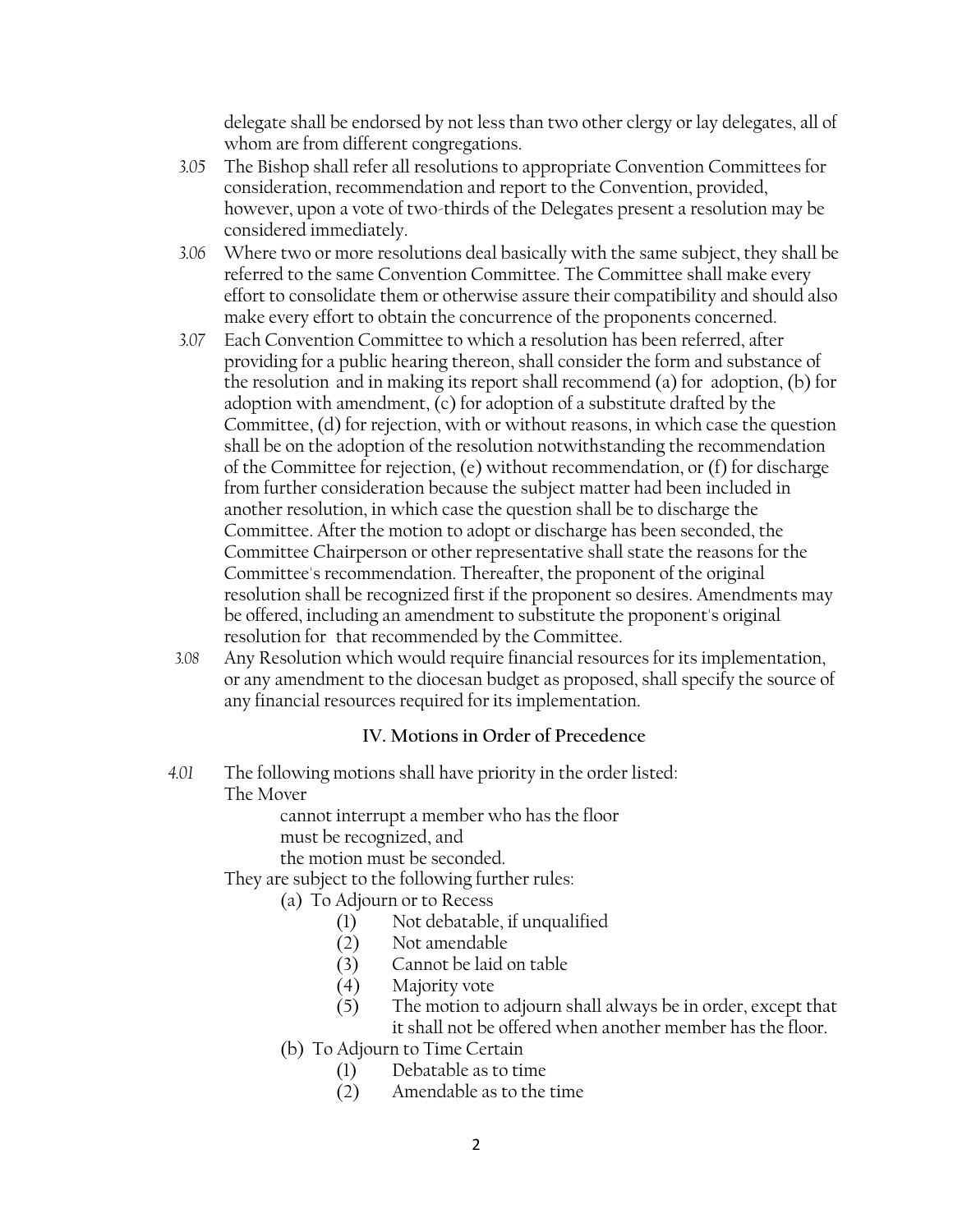- (3) Cannot be laid on table
- (4) Majority vote
- (c) To Lay on Table or To Table
	- (1) Not debatable
	- (2) Not amendable
	- (3) Cannot be laid on table
	- (4) Majority vote
- (d) To Vote Immediately or at Time Certain, or to Extend Debate
	- (1) Not debatable
	- (2) Amendable, as to time, if a time specified
	- (3) Cannot be laid on table
	- (4) Two-thirds majority vote
- (e) To Postpone to a Time Certain
	- (1) Debatable
	- (2) Amendable as to time
	- (3) May be laid on table
	- (4) Majority vote
- (f) To Commit or Recommit to any Committee
	- (1) Debatable, except as to a Convention Committee
	- (2) Amendable as to the Committee to which to be sent
	- (3) May be laid on table
	- (4) Majority vote
- (g) To Amend or To Substitute
	- (1) Amendments and Substitutes are debatable only when Main Question
	- (2) One Amendment may be made to each independent or separable portion of a Resolution and the right to amend extends only to one Amendment of that Amendment and to a Substitute and one Amendment thereto
	- (3) A Substitute and its Amendment may be laid on table, but cannot be otherwise voted on until original matter is perfected
	- (4) Majority vote
	- (5) Neither the Substitute nor its Amendment shall be voted on (except to lay on the table) until the original matter is perfected

## **V. Motions Without Order or Precedence**

- *5.01* The following motions have no order of priority, but are subject to following rules:
	- (a) Appeal from Decision of Chair
		- (1) Debatable
		- (2) Not amendable
		- (3) May be laid on table
		- (4) Majority vote. A tie vote sustains Chair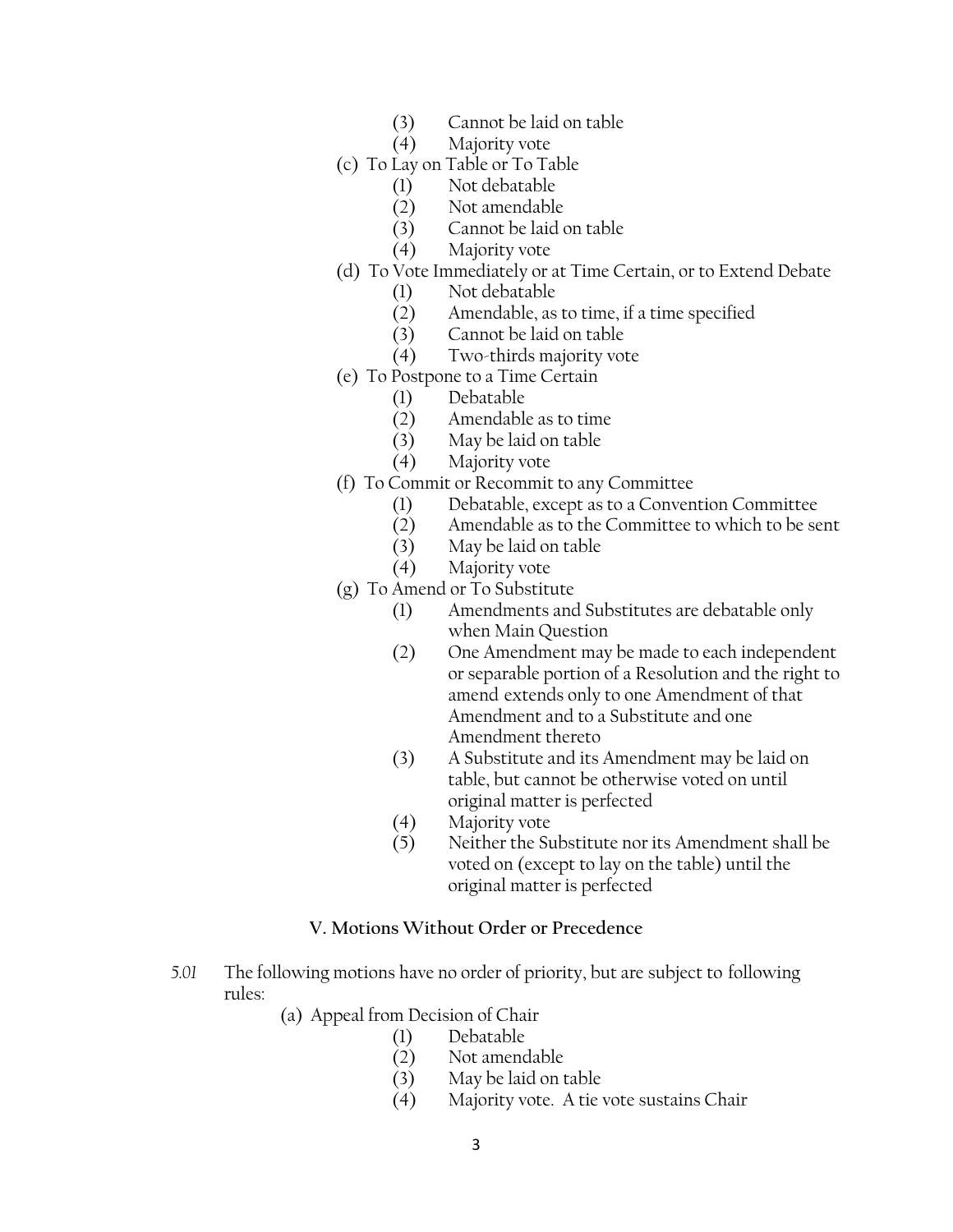- (5) Must be made immediately after decision
- (b) To take from Table
	- (1) Not debatable
	- (2) Not amendable
	- (3) Cannot be laid on table
	- (4) Majority vote
- (c) To Recall from Committee
	- (1) Debatable
	- (2) Amendable
	- (3) May be laid on table
	- (4) Two-thirds majority vote
- (d) To Create Special Order of Day for Particular Time
	- (1) Debatable
	- (2) Amendable as to time
	- (3) Cannot be laid on the table
	- (4) Two-thirds majority vote
- (e) Call for Order of the Day
	- (1) Mover may interrupt a member who has the floor and is
	- not required to be recognized or to have a second
	- (2) Not debatable
	- (3) Not Amendable
	- (4) Cannot be laid on table
	- (5) No vote required, but two-thirds majority vote is necessary
	- to suspend general or special order
- (f) To Suspend the Rules or Take Up Business Out of Order
	- (1) Debatable
	- (2) Not amendable
	- (3) Cannot be laid on table
	- (4) Two-thirds majority vote
- (g) To Divide the Question
	- (1) Not debatable<br>(2) Can be amende
	- Can be amended
	- (3) Cannot be laid on table
	- (4) Majority vote, if vote required
	- (5) May be made without being recognized and even though another member has the floor
	- (6) If the Question under debate contains several distinct propositions, which are independent of each other, at the request of any members the same shall be divided and a separate vote shall be taken, but the motion to strike out and to insert shall be divisible.
	- (7) If the propositions relate to the same subject, and yet each part can stand alone, they may be divided only on a regular motion and vote.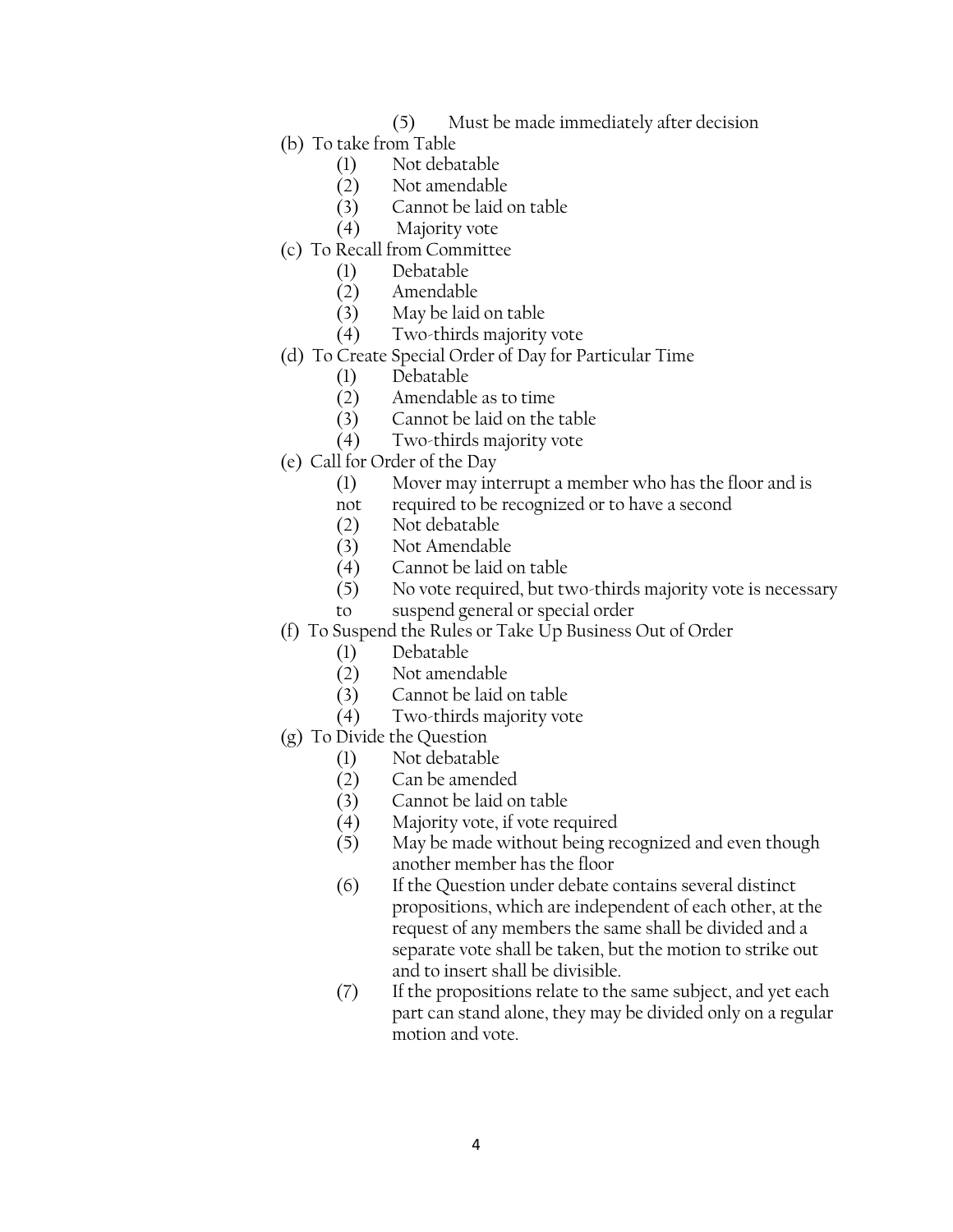#### **VI. Reconsideration**

- *6.01* Neither a Question once determined, nor one of like import, shall again be brought before the Convention, except on motion to reconsider made by one who voted in the majority and seconded by another who voted in the majority.
- *6.02* Motions to reconsider are subject to the following further rules:
	- (1) Debatable when motion to be reconsidered is debatable
	- (2) Not amendable
	- (3) May be tabled
	- (4) Two-thirds majority vote
	- (5) No question can be twice considered unless it was materially amended after its first reconsideration.

#### **VII. Decorum and Debate**

- *7.01* No member shall absent himself from the Convention, unless he has leave or be unable to attend.
- *7.02* No member shall address the Convention or make any motion until after recognition by the Bishop, except to make a parliamentary inquiry, a point of order, or a motion not requiring recognition.
- *7.03* When any Delegate is about to speak, he shall address himself to the Bishop, state his name, parish or mission, and confine himself strictly to the point of debate.
- *7.04* Except by leave of the Convention, no Delegate shall speak more than twice in the same debate nor longer than five minutes at one time.

#### **VIII. Voting**

*8.01* Nominations for Deputies to the General Convention, Standing Committee, members of the Bishop and Council and Trustees of the University of the South which are in writing and contain the Nominee's name, parish or mission, and city and not more than one hundred fifty words (150) of biographical information including past and present service of the nominee to the Church at all levels and received in the office of the Secretary by the first day of the month preceding the month of the Convention shall be included in the Convention brochure. Additional written nominations for these offices may be made in like manner by filing with the Secretary prior to the first noon. All written nominations shall be posted at the Convention. All such nominations shall contain the name, parish or mission, and city of the nominator who shall obtain the nominee's consent and willingness to serve prior to submitting nomination. Nominations may be made only by the Bishops of this Diocese and the Clergy and Lay Delegates, and any other person authorized by Canon to submit Resolutions.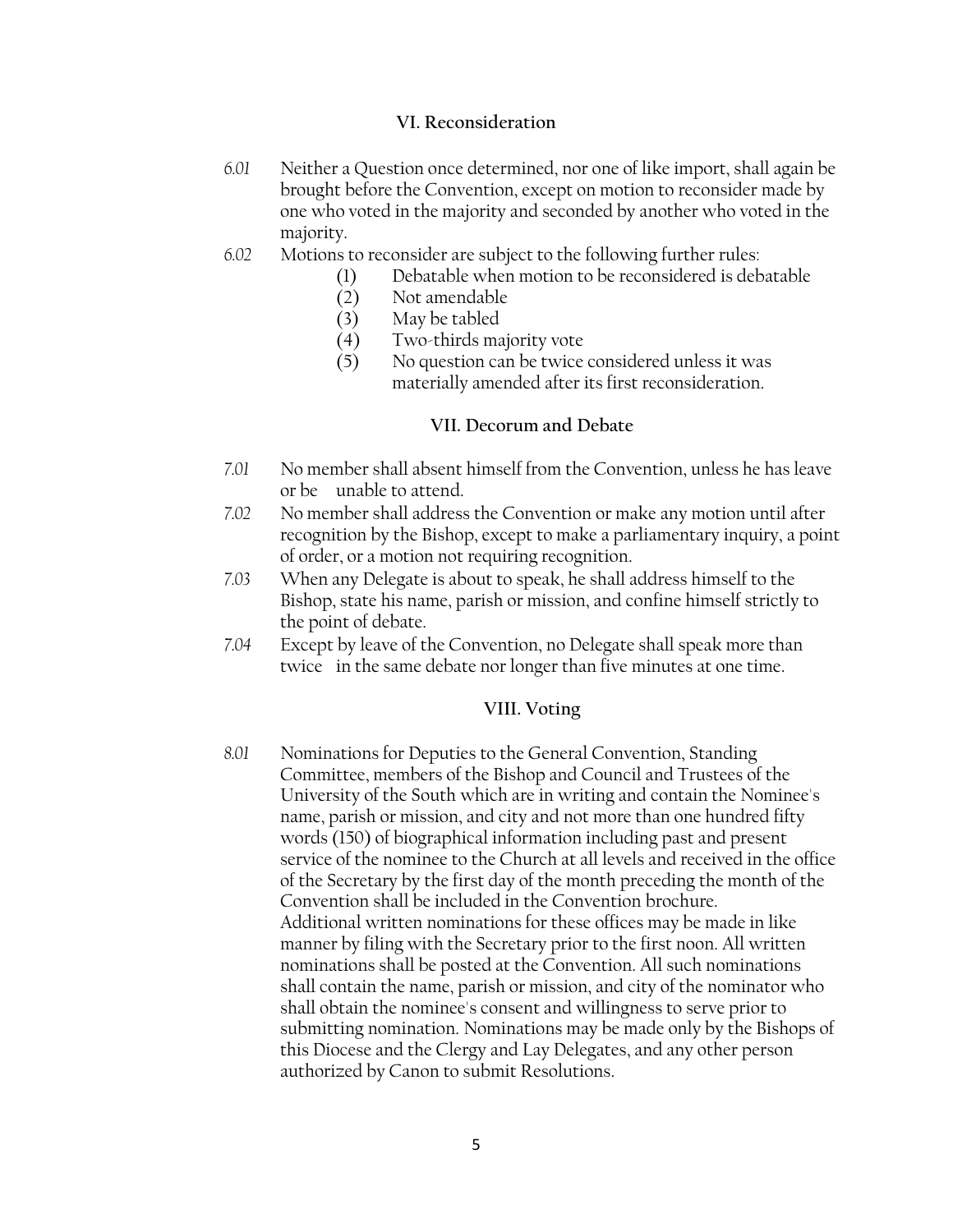- *8.02* Balloting for the offices set forth in 8.01 shall commence not earlier 1:00 P.M. following the first noon. After any second ballot of any election, the ballot shall be shortened, if necessary, to have only two (2) more nominees remaining on the ballot than the number of vacancies to be filled.
- *8.03* In elections of Deputies of the General Convention and of Members of the Bishop and Council and the Standing Committee a majority of the votes cast shall be necessary to election. In all other elections, including that of alternate Deputies to the General
- *8.04* Unless otherwise expressly provided, any rule requiring a two-thirds majority shall be construed to mean the affirmative vote of two-thirds of the Delegates present and voting.
- *8.05* Ballots with more votes than there are positions to be filled shall be declared invalid.

## **IX. Committee of the Whole**

 *9.01* Whenever so ordered by a vote of a majority of the members present, the Convention may go into Committee of the Whole for the consideration of any matter.

#### **X. Unanimous Consent**

 *10.01* By unanimous consent, any action may be taken that is not in contravention of any provision of the Constitution or the Canons.

### **XI. General Regulation**

 *11.01* Except with the express permission of the Bishop or when otherwise ordered by majority vote of the Convention, no books, pamphlets or other printed matter may be distributed within the Convention Hall, or be placed on the seats or desks of the Delegates; but this prohibition shall not apply to Resolutions, reports, and other documents prepared or distributed by the Secretary or to ballots for elections.

### **XII. Robert's Rules of Order**

 *12.01* Except when in conflict with the Constitution or Canons, or any Rules herein contained, the latest edition of Robert's Rules of Order shall govern the interpretation of these Rules and procedures to be followed.

### **XIII. Amendments**

 *13.01* These Rules may be amended at any time by a two-thirds majority vote of the members present.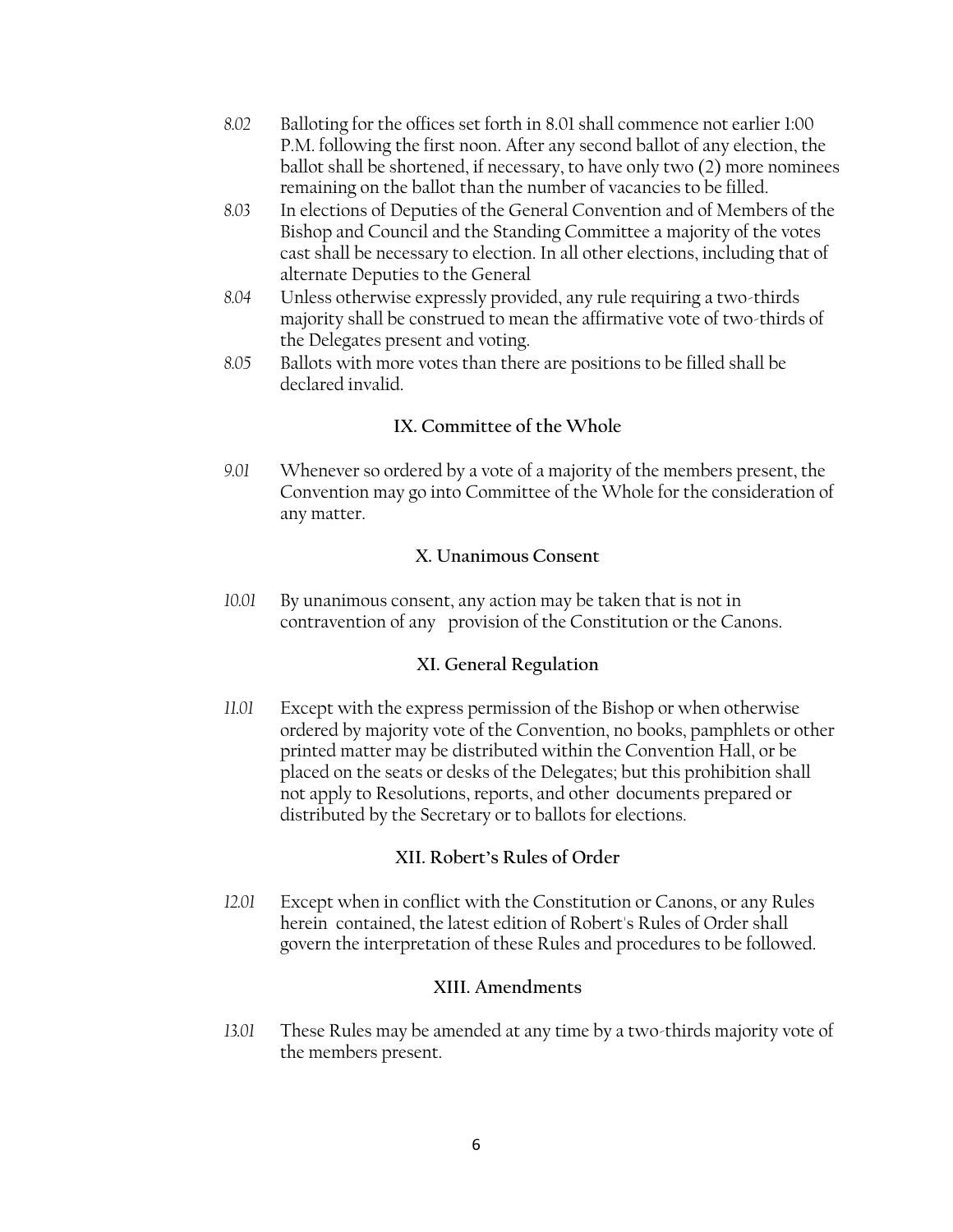*(As stated in Preamble A of the Canons of The Diocese of West Tennessee, "*He, his, him *shall mean and include* she, her, hers." *This inclusivity applies to the Rules of Order as well.)* 

## **THE EPISCOPAL DIOCESE OF WEST TENNESSEE**

# **40th ANNUAL MEETING OF THE CONVENTION - NOVEMBER 19, 2021**

## **SPECIAL RULES OF ORDER**

Because of health and safety issues relating to COVID-19, the 40<sup>th</sup> Annual Meeting of the Convention of the Episcopal Diocese of West Tennessee will be held in multiple locations connected by audio and video. Having smaller groups meet in several locations is considered by medical and science experts to be safer than holding a large meeting in a single location. Certain modifications and limitations on the provisions for meetings of the Convention in the Canons and Rules of Order are set forth in these Special Rules of Order to accommodate an electronic meeting.

The Rules of Order in effect for the 39<sup>th</sup> Annual Meeting of the Convention held in 2020 shall apply to the  $40<sup>th</sup>$  Annual Meeting, provided that at the  $40<sup>th</sup>$  Annual Meeting the following Special Rules of Order shall supersede any Rule of Order or any rule set forth in Robert's Rules of Order to the extent of any conflict or inconsistency. These Special Rules shall not apply to any subsequent Special Meeting or Annual Meeting of the Convention unless adopted at such meeting with any appropriate amendments.

All references to the Canons in these Special Rules are references to the Canons of the Episcopal Diocese of West Tennessee unless expressly designated otherwise.

## **Special Rule of Order SR-1 (COVID Safety):**

The 40<sup>th</sup> Annual Meeting of the Convention will be held at various host sites connected by audio and video in accordance with the provisions of Canon 24.3(b), which requires that all "members [of the Convention] have the opportunity to see, read or hear the proceedings substantially concurrently with their occurrence, vote on matters submitted to the members, pose questions and make comments." All persons at Convention host sites must abide by the COVID guidelines of the Diocese in place as of the date of the 40<sup>th</sup> Annual Meeting.

### **Special Rule of Order SR-2 (Persons Present at Sites):**

Other than registered volunteers at Convention host sites, the only persons permitted to be physically in the room at the host site that is set up for audio and video communications of the Convention are the Clergy and Lay Delegates who are registered for that host site. Alternate Delegates who are registered for the host site may check in and sit in a designated area for Alternates. Lay Delegates and Alternates Delegates must go to the check in station together if a Lay Delegate wishes to switch places with an Alternate Delegate.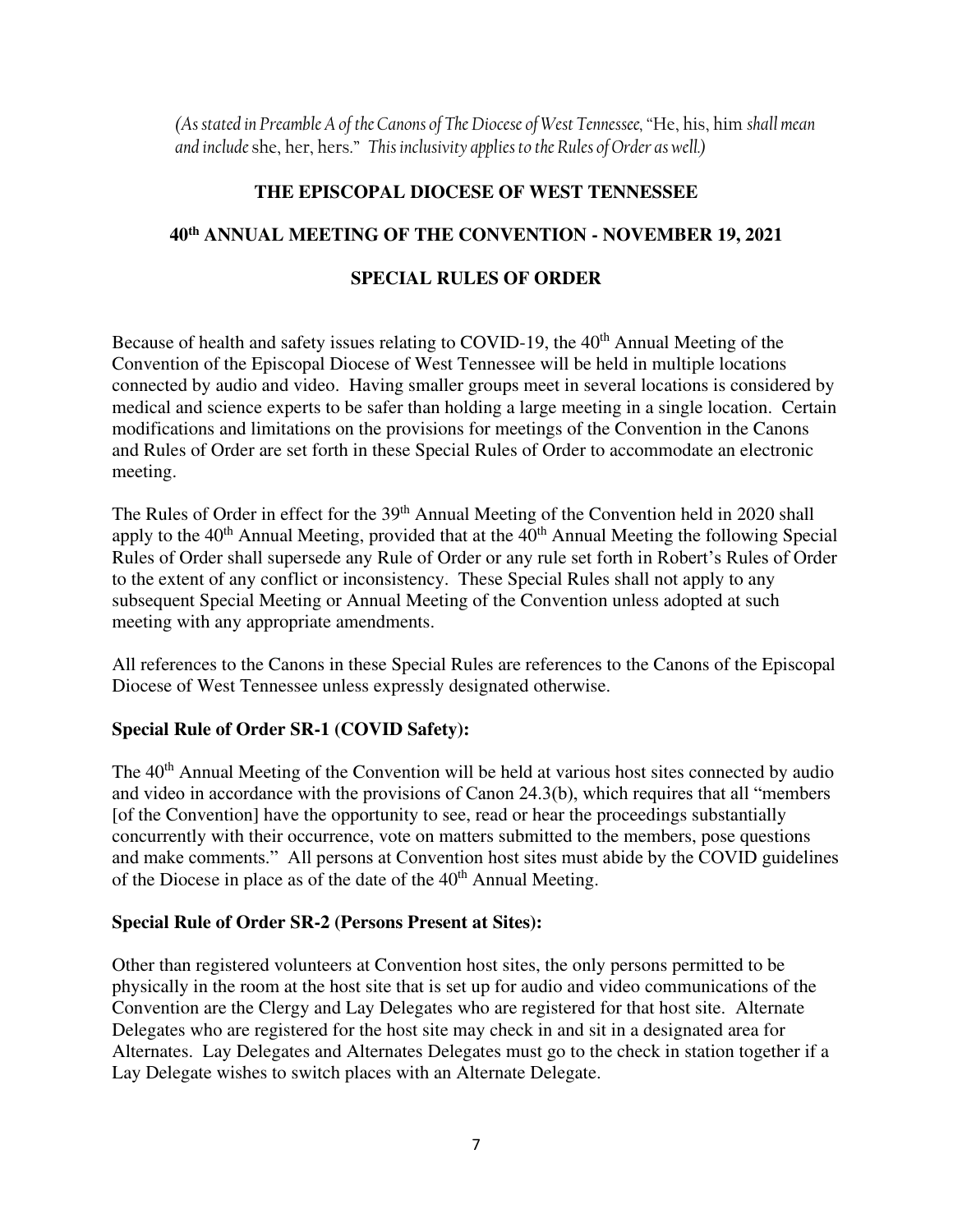Clergy and Lay Delegates entitled to vote must be present at the Convention host site to which they were assigned in order to have seat, voice or vote at the  $40<sup>th</sup>$  Annual Meeting. Delegates who are unable to attend at their assigned host site may view the proceedings remotely without seat or voice.

Licensed Clergy who are in charge of a Faith Community and who are registered may sit with their congregations and will have seat and voice, but will not be entitled to vote.

Unless also attending the  $40<sup>th</sup>$  Annual Meeting as a Delegate, appearing in the Order of Business or speaking at the request of the Bishop, the right under Canon I.6 of the Vice-Chancellors, the Registrar, the Historiographer, the lay members of the Standing Committee and of the Bishop and Council, the Chairman of the Finance Committee, and the President of The West Tennessee Endowment Corporation to have seat and voice is suspended for the  $40<sup>th</sup>$  Annual Meeting. These persons may, however, view the proceedings remotely without seat or voice.

## **Special Rule of Order SR-3 (Nominations for Vacancies):**

Consistent with Rule of Order 8.03, all nominations for vacancies to be filled must be delivered to the Canon to the Ordinary [\(salexander@episwtn.org\)](mailto:salexander@episwtn.org) no later than **noon** on the date of the 40th Annual Meeting. Incomplete nomination forms will not be accepted. Any required information that cannot be verified prior to noon on November 19, 2021 will result in the nomination being disqualified. Nominations must be made by any of the following: the Ecclesiastical Authority, any Clergy, Lay Delegate, the Secretary, the Treasurer, the Chancellor, any Vice-Chancellors, the Registrar, the Archivist, and any members of Bishop and Council, the Standing Committee, the Standing Committee on Constitution and Canons, Vestries and Mission Councils.

## **Special Rule of Order SR-4 (Acclamation/Voting Process/Balloting):**

Balloting for offices will be done by electronic voting. In the event of a failure of the electronic voting system, paper ballots will be distributed or another appropriate method of voting approved by the Parliamentarian.

MOTION FOR VOTING BY ACCLAMATION: In circumstances under which a vote by acclamation in lieu of casting a ballot would otherwise be appropriate (*e.g.,* when there is only one nominee for a vacancy or when the Bishop has presented a slate of nominees), the following procedure will apply:

A motion to approve the nominees in the uncontested elections as a group by acclamation must be made and seconded. The Bishop will ask if there is any discussion, which will be heard and considered. The procedure set forth below will be used for approving multiple uncontested elections as a group, provided that an opportunity will be given for any voting member of the Convention to request that one or more uncontested elections be removed from the group and voted on electronically.

VOTING PROCESS: The Convention will vote on the motion as follows: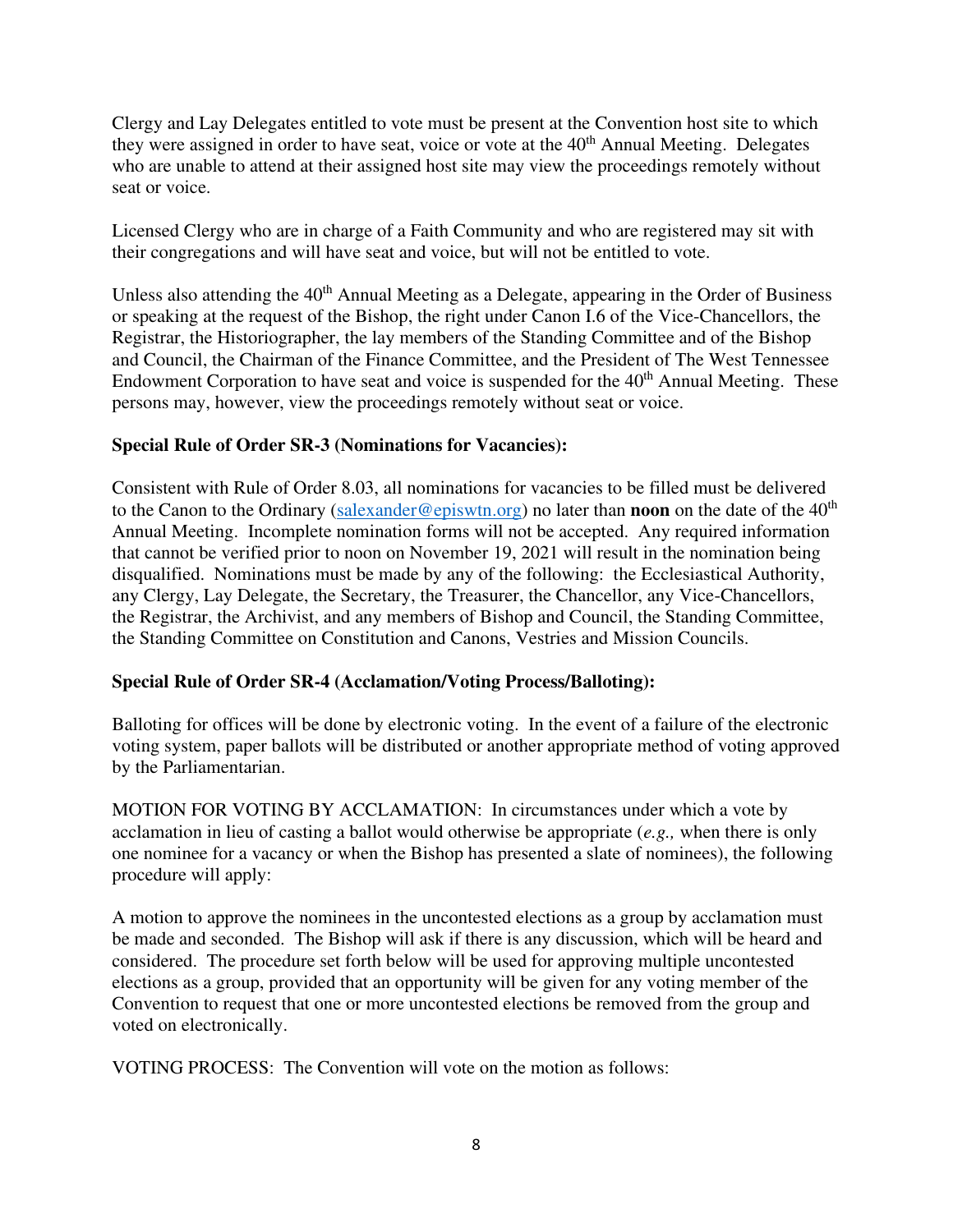The Bishop will ask for a show of hands at each host site of those voting in favor of the motion and the delegates voting in favor will raise their hands. The vote counters at each host site will count the number of votes in favor and give the number to the designated Communicator at the host site. The designated Communicator will report the number to the Secretary of Elections.

The Bishop will then ask for a show of hands at each host site of those voting against the motion. The vote counters at each host site will count the number of votes in opposition and give the number to the designated Communicator. The designated Communicator will report the number to the Secretary of Elections.

VOTING OTHER THAN ELECTION BALLOTING: The foregoing voting process will be used for voting other than balloting, such as voting on motions and amendments, including but not limited to voting to adopt these Rules of Order and voting to approve the Diocesan Budget.

INVALID BALLOT – MUST VOTE FOR THE NUMBER OF PEOPLE ANNOUNCED: The Bishop will announce how many persons are to receive votes for a vacancy. Ballots for that election will not be counted if they do not show votes for the number of people announced by the Bishop.

## **Special Rule of Order SR-5 (Elections Requiring Majority Votes):**

Notwithstanding anything in Rules of Order 8.02 and 8.03 to the contrary, the following shall apply to the elections at the  $40<sup>th</sup>$  Annual Meeting.

In the event that there is a vacancy in more than one term for positions for any office for which a majority of votes is required to elect a nominee, and there are more nominees for one vacancy than are needed to fill the vacancy and no nominees for the other vacancy, a single ballot may be used in which all the nominees are voted upon. The nominee who first obtains a majority of the votes or who obtains a majority with the highest number in a single ballot will be elected to the vacancy with the longer term. The next nominee to obtain a majority of the votes will be elected to the vacancy with the shorter term.

## **Special Rule of Order SR-6 (Reports of Diocesan Committees):**

Other than the Report of the Treasurer relating to the budget and the financial condition of the Diocese, all reports of Diocesan Committees and other organizations entitled to make reports shall be submitted as written reports and no oral presentation shall be made except at the discretion of the Bishop.

### **Special Rule of Order SR-7 (Resolutions):**

Consistent with the provisions of Canon 9.2 setting forth the responsibility of Bishop and Council to exercise all powers of the Convention between meetings of the Convention other than certain enumerated powers, any resolution filed for consideration by the  $40<sup>th</sup>$  Annual Meeting, other than Courtesy Resolutions, shall be referred to Bishop and Council, which may take up the